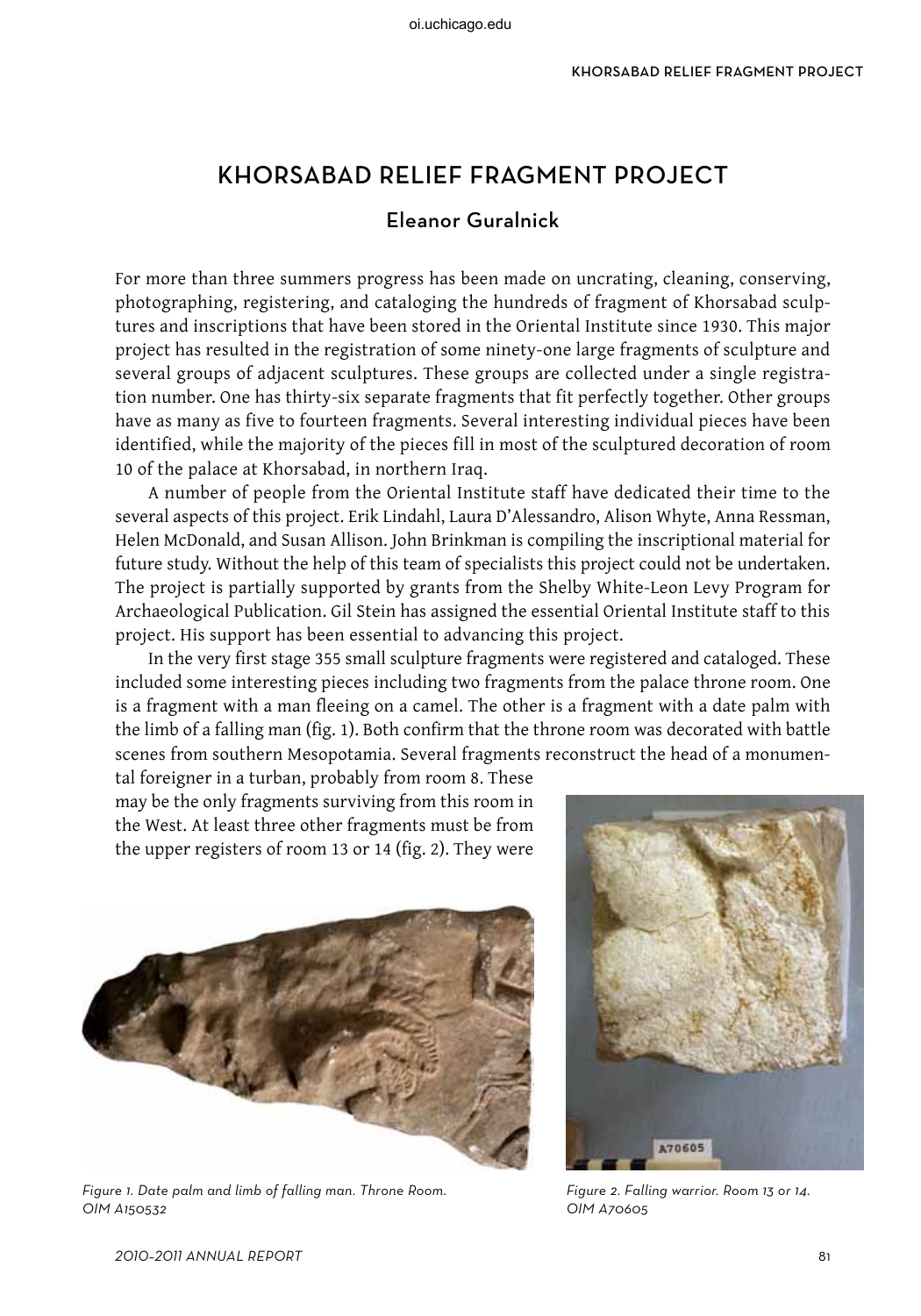#### khorsabad Relief fragment project



Figure 3. Evergreen tree. Room 7. OIM A150565

found in the fill above room 10. Two of these fragments show parts of falling warriors from battle scenes. The third fragment shows a feathered horse



Figure 4. Lower half of winged genie with branch of poppy pods or pomegranates. Entrance to room 7. OIM A58121

crest, smaller and carved to a different style from those in room 10. The feathers of the crest alternate with red and blue pigments and are well preserved. This confirms Botta's observation that the sculptures of rooms 13 and 14 are brightly painted. More than twenty-six fragments of evergreen trees from room 7 have been discovered, nearly all with substantial remains of blue pigment on the spines. One example, shown in figure 3, retains a small amount of green coloration as well. Research on the blue pigments is planned to determine whether the original color of the trees was blue or green, and the nature of the blue pigment. Two interesting large fragments each present the lower half of a winged genie. The larger of the two, probably from the entrance doorway to room 7, is presented in figure 4. It has remains of red pigment on the stemmed poppy pods or pomegranates it carries. This one was registered but undescribed in 1930. The other is among the newly registered.



Most of the newly registered and cataloged large fragments are from the corridor named room 10. Among the groups of fragments of special interest are the fairly wellpreserved, well-fitting pieces registered as A150587A–B, from the southwest wall, lower register (LR), slab 8, with an Assyrian courtier followed by a foreigner, leading the procession of foreigners with horses toward the inner courtyard of the palace (fig. 5). These two large fragments are enhanced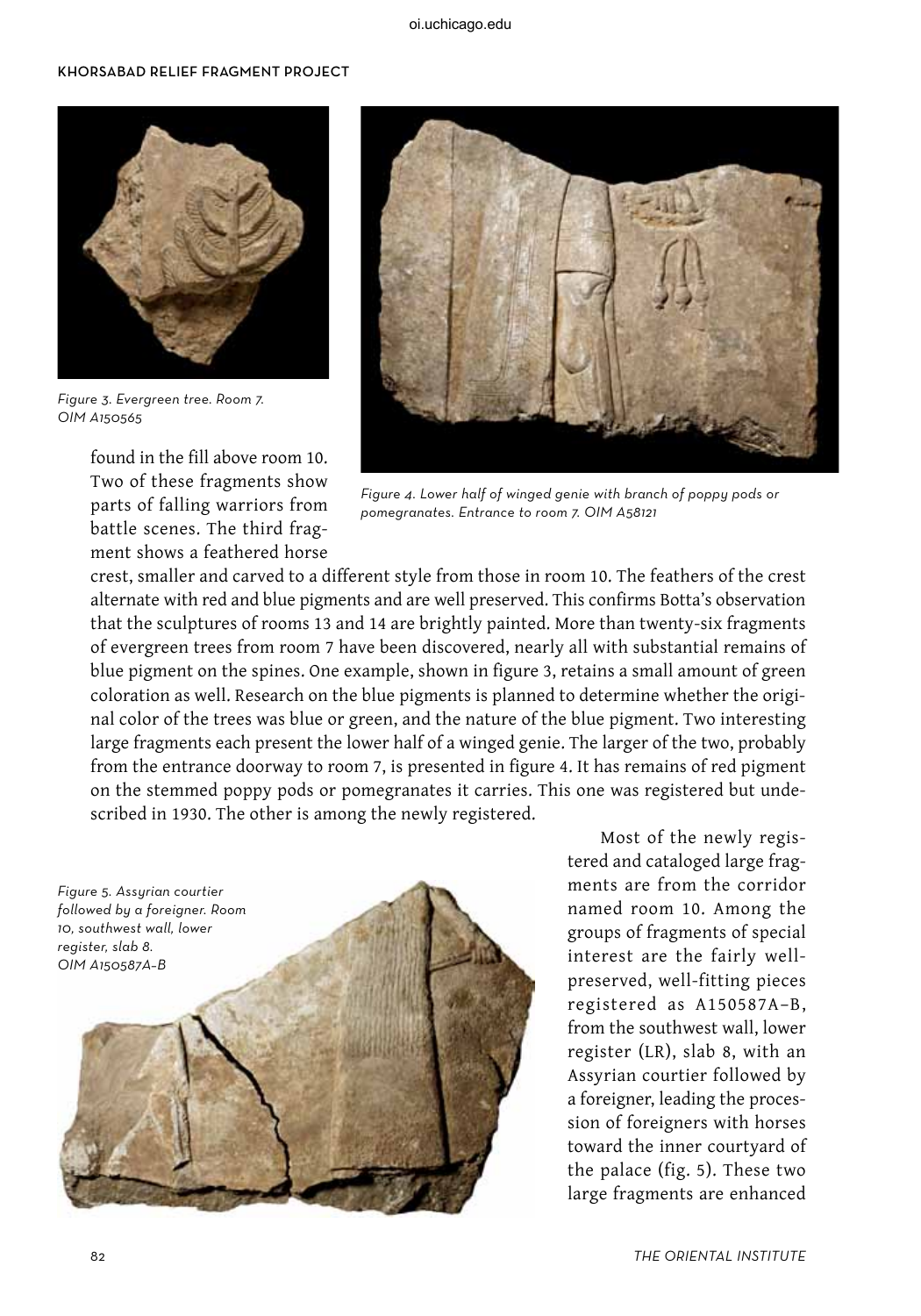#### khorsabad Relief fragment project

by the small fragment A62133 with the excellently preserved right boot of the foreigner on A150587B and part of the slab base. Substantial remains have been cataloged for the other three courtiers who lead the other three processions of room 10, southwest wall, upper register (UR), slab 8 and the northeast wall, UR and LR of slab 9. Several large groups of fragments comprise nearly all of several LR compositions of foreigners and horses. A detail photo from fragment group, A150591 of the southwest wall, LR, slab 1, shows the elaborate horse trappings with significant amounts of red pigment surviving on the reins and chest strap (fig. 6). The large tassels alternate red and blue pigments. Another fragment from the southwest wall, LR, slab 7, illustrates the fine carving of a horse head held by a lead by a partially preserved man on the right wearing a furry cloak (fig. 7). A composition from the northeast wall, LR, slab 11, is composed of several closely fitting fragments (fig. 8). It offers a sense of what can be reconstructed for exhibit with a minimum of infilling, providing an example of excellently preserved, high-quality carving. On the whole, the fragments from the lower register are better preserved than those of the upper register. The latter are often damaged by fire and water. The lower register fragments are mainly broken with some weathering and water damage. The upper registers fell to the ground partially protecting the in situ sculptures.

Informal agreements have been reached with the Louvre, the British Museum, and the Iraq Museum in Baghdad for the exchange of photographs of all Khorsabad sculptures so that the publication will, in principle, address all the surviving sculptures in museums from that site. The situation in Iraq may limit the ability of the Baghdad Museum to cooperate. A list of all sculptures in the British Museum indicates that nearly all the inscribed display inscription from room 10 is in that museum. Many of the inscribed fragments have attached heads, horses' heads from the lower register, and feet, legs, and horse hoofs and legs from the upper register. This suggests that at least some of the missing pieces in the Oriental Institute compositions will be filled in by the fragments from the



Figure 6. Detail with horse trappings with red and blue pigments. From room 10, southwest wall, lower register, slab 1. From OIM A150591



Figure 7. Horse head and groom. Room 10, southwest wall, lower register, slab 7. OIM A150506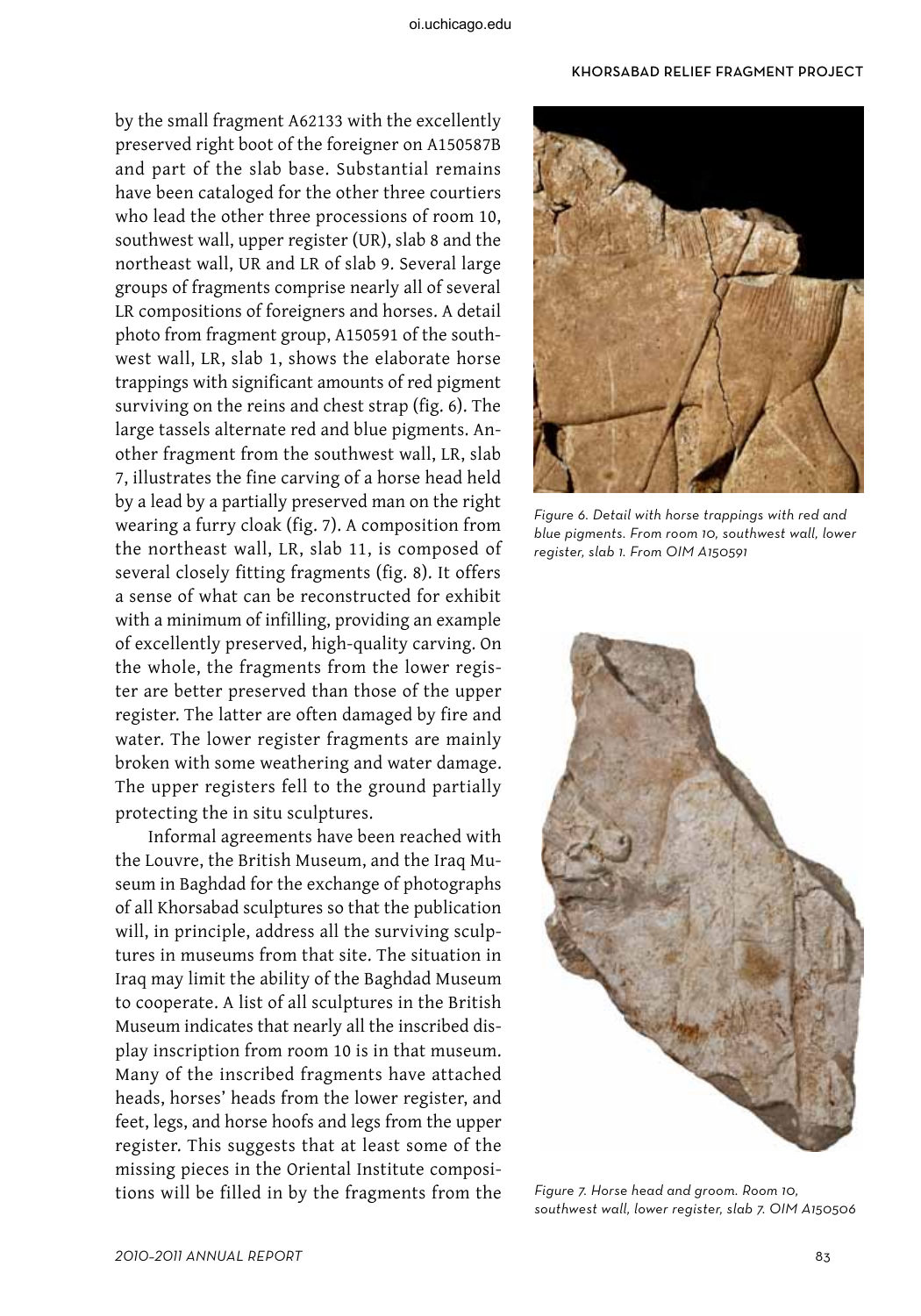### khorsabad Relief fragment project



Figure 8. Horses and accompanying foreigners. Room 10, northeast wall, lower register, slab 12. OIM A150501A–F

British Museum. The Louvre has about one and a third slabs from the lower register of the southwest wall, room 10, on display. This will help complete that wall. Both these museums also have a number of individual heads, several of which should find places in the room 10 compositions.

At this point it appears that by the end of the current season we will have uncrated, cleaned, conserved, photographed, registered, and cataloged the remaining Khorsabad sculptures. The process of analyzing pigments and initiating the publication phase of the project will begin.

## Further Reading

| Albenda, Pauline |  |
|------------------|--|
|------------------|--|

| 1986 | The Palace of Sargon, King of Assyria: Monumental Wall Reliefs at Dur-   |
|------|--------------------------------------------------------------------------|
|      | Sharrukin, from Original Drawings Made at the Time of Their Discovery in |
|      | 1843-1844 by Botta and Flandin. Synthèse 22. Paris: Éditions Recherche   |
|      | sur les civilisations.                                                   |
|      |                                                                          |

Albenda, Pauline, and Eleanor Guralnick

1986 "Some Fragments of Stone Reliefs from Khorsabad." *Journal of Near Eastern Studies* 45/3: 231–42.

### Botta, Paul Emile